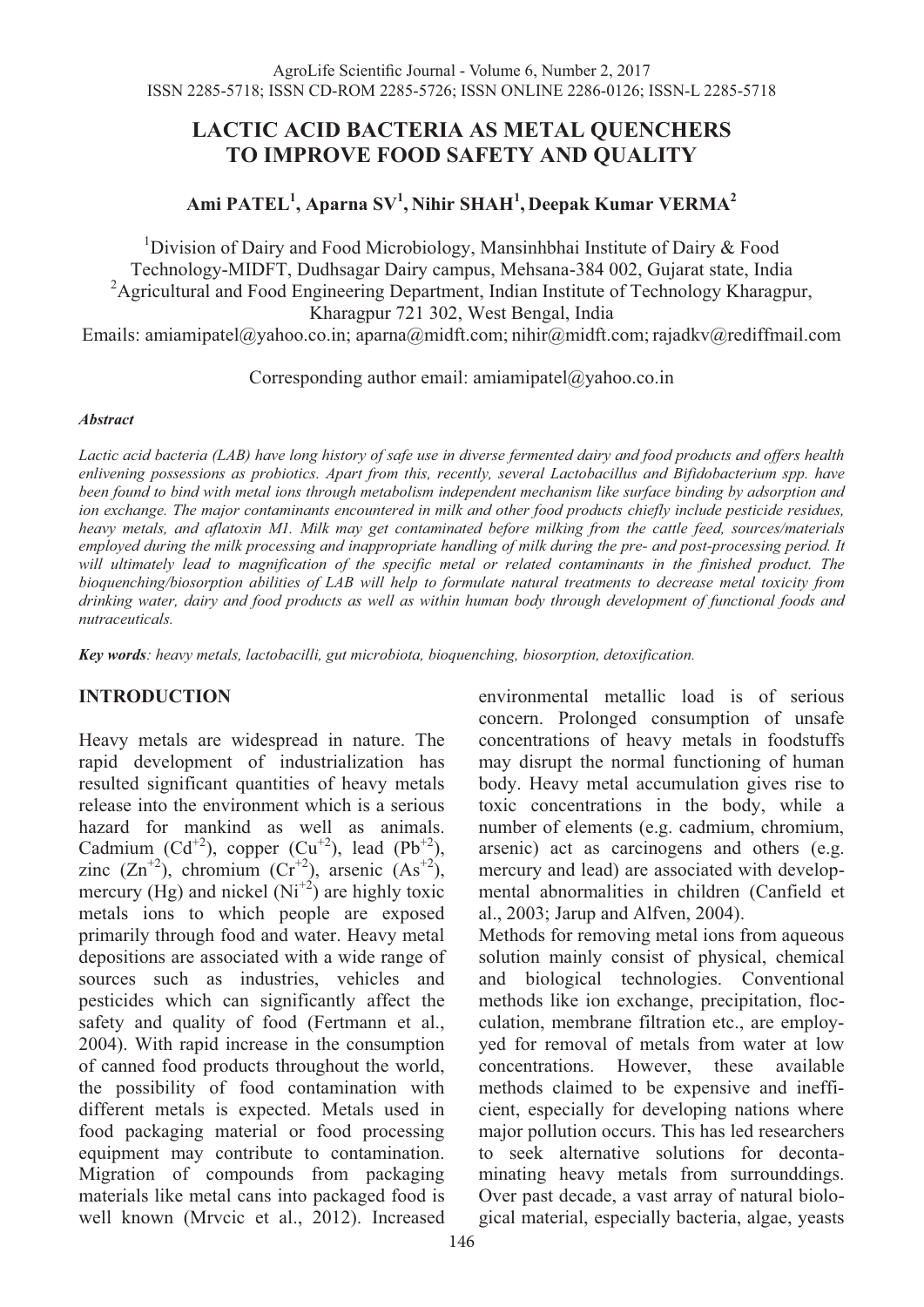and fungi has gained much attention for resolving problem of heavy metal contamination. Bacterial species, such as *Bacillus, Pseudomonas*, *Escherichia, Micrococcus*, etc., have been tested for uptake of metals or organics. Bacteria may either possess the capacity for biosorption of many elements or, alternatively, may be element specific depending on the species (Wang and Chen, 2009).

Biosorption can be described as the process to remove metal or metalloid types, compounds and particulates from solution by biological material (Gadd, 1993). Use of inactivated microbial biomass as an adsorbent or biosorptive agent, has been suggested as an effective and cost-effective alternative for the exclusion of heavy metals from water, and the removal of a number of different minerals by altering microbiota have has been studied (Davis et al., 2003; Mehta and Gaur, 2005). These biosorbents possess metal-sequestering traits and can be employed to reduce the concentration of heavy metal ions in solution from ppm to ppb level. Biosorbent can efficiently sequester dissolved metal ions out of dilute complex solutions with high efficiency and swiftly, thus it can considered as an ideal candidate for the treatment of high volume and low concentration complex wastewaters (Wang and Chen, 2006). Many researchers have described the bioquenching or chelating property as an efficient and economical alternative in heavy metal removal from water and food (Bezawada and Rao, 2011). However, when it comes to food industry, it is of much concern regarding food safety and quality. Hence, approaches made to select metal ions induced stress resistant food grade bacterial group. In this context, one of the significant food grade bacterial groups known as lactic acid bacteria (LAB), appears a vital alternate.

LAB as starter culture in food industry must be suitable for large-scale industrial production and possesses the ability to survive in unfavourable processes and storage conditions. In current scenario, much attention is devoted to research of health aspects of LAB related to food fermentations or as probiotics. Above all, LAB has gained Generally Regarded as Safe (GRAS) status. It has been described that probiotic bacteria have the capacity to bind many toxic compounds like food-borne

mutagens (Turbic et al., 2002), microbial toxins such as aflatoxins and microcystin-LR (Haskard et al., 2001; Meriluoto et al., 2005; Zoghi et al., 2014) in aqueous solution. Moreover, within the microenvironment of gastro-intestinal tract also several probiotic bacteria could bind with aflatoxin B1 (El-Nezami et al., 2000, 2006) and food-borne mutagen Trp-P-2 (Orrhage et al., 2002), thereby reducing their uptake. Few studies reported metal chelating properties of LAB. Probiotic LAB had proven to bind cadmium from water (Halttunen et al., 2003). On the other hand, the LAB interactions with metal ions and their possible applications have received less attention. Binding of heavy metals on the LAB could be a promising solution for the removal of toxic heavy metals from water, liquid food and from the body (Schut et al., 2011) while leaching of trace elements could enhances the value of fermented foods. The significance of food grade bacteria as metal quenchers in dairy and food industry is schematically represented in Figure 1.

Current review briefly discusses results demonstrating the new field of LAB application in detoxification processes as well as enhancing the nutritional value of food.



Figure 1. Functions of Food grade bacteria as metal quenchers to improve food safety and quality

### **MECHANISMS PROPOSED FOR BIOQUENCHING OF HEAVY METALS IN LACTIC ACID BACTERIA**

The interaction of microorganism with metals to remove heavy metals from contaminated sites represents a unique process. Microorganisms have evolved several strategies to either transform the element to a less harmful form, or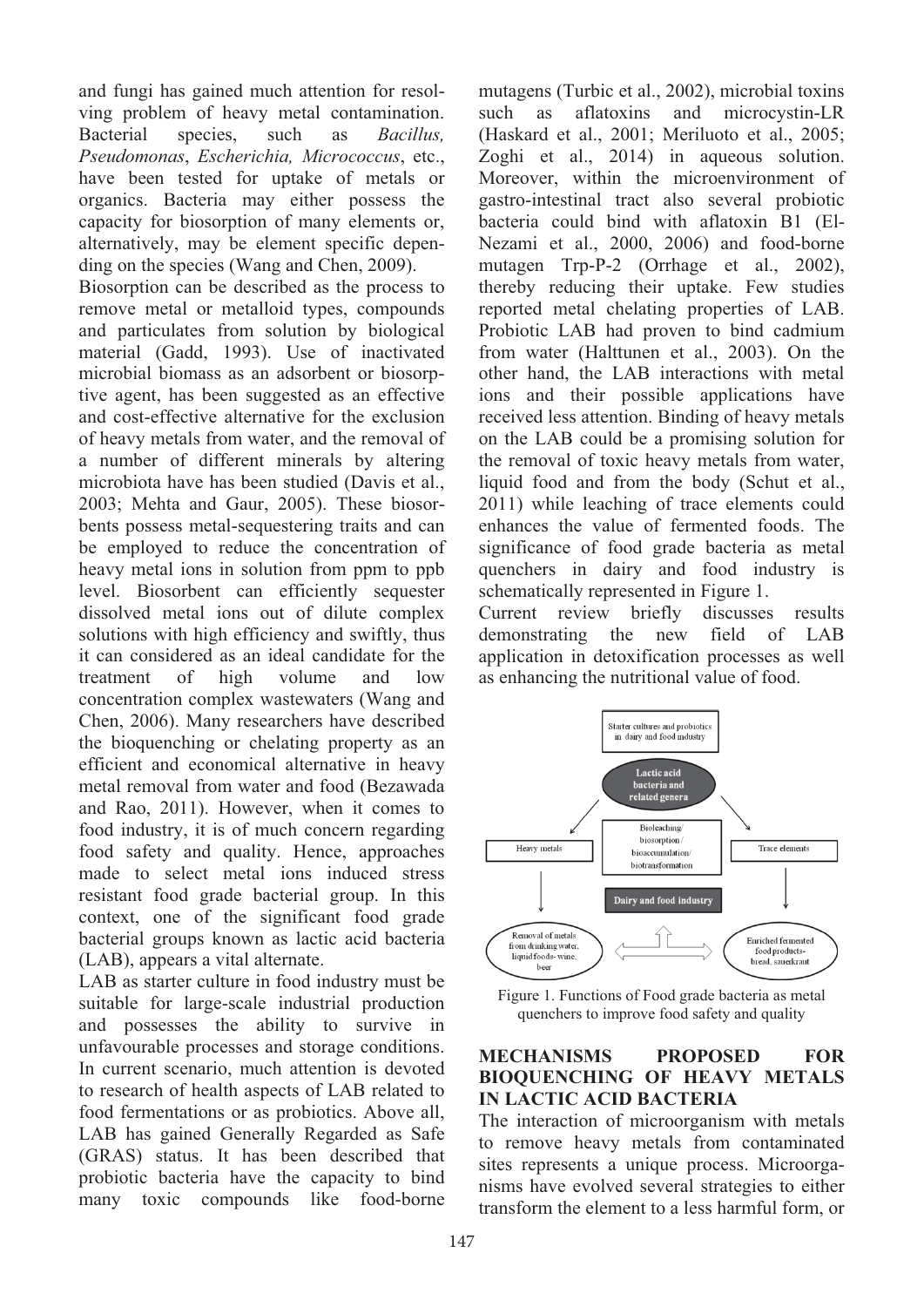bind the metal intra- or extra-cellularly thereby preventing any harmful interactions in the host cell or by actively transporting the metal out of the cell cytosol. Metal ions quenching by LAB, as well as other microorganisms, is a complex process that depends on the two basic mechanisms; (i) biosorption—the passive no metabolically mediated binding process of metal ions to the LAB cell wall, and (ii) bioaccumulation—process associated with metabolism in which metal ions pass the cell membrane and accumulate inside the cell (Mrvcic et al., 2012). Usually Gram-positive bacteria have high adsorptive capacity, particularly due to high peptidoglycan and teichoic acid content in their cell walls. Certain Gram-positive gut microflora like lactobacilli used in food applications may potentially be an adjunct for reducing metal toxicity in individuals. Generally such bacteria have resistance mechanisms which are effective in preventing damage to cell itself and they can attach and sequester metal ions to cell surfaces (Sinha et al., 2011). Hydroxyl groups from the peptidoglycan and functional groups (mainly carboxyl group) of proteins have the important roles in metal ions binding by LAB, too (Mrvcic et al., 2012; Lin et al., 2005; Gerbino et al., 2011). Physical forces like electrostatic interactions are also responsible for passive binding of heavy metals on LAB surface (Salim et al., 2011). LAB metabolites including organic acids, exopolysaccharides, etc. also enhanced heavy metal biosorption efficacy of specific strains**.** Organic acids may chelate toxic metals (Gavin et al., 1998), producing metallo-organic molecules. Organic acids reduce the pH of environment, which lead to increases the solubilisation of metal compounds and leaching of metals from their surfaces whereas it is predicted that functional carboxyl groups found on microbial polymers can be biosorbed or complexed with heavy metals (Perpetuo et al., 2011).

Apart from the cell wall structure, some physicochemical parameters such as initial concentration of metal ions, pH, biosorbent concentration, contact time, and variation of temperature can also affect the biosorption process (Mrvcic et al., 2012). The detoxification of organic mercury in bacteria involves conversion of methylated mercury to inorganic mercury  $(Hg^{+2})$ , which does not

absorbed well in the GI tract, and then to  $Hg^0$ , which is poorly absorbed (Monachese et al., 2012).

#### **STUDIES REGARDING BIOQUENCHING OF HEAVY METALS IN LACTIC ACID BACTERIA**

Urban and Kuthan, in 2004 reported xenobiotic detoxification therapy by probiotic. Authors assumed that probiotic bacteria could be used to decrease the heavy metals intake in humans directly in the lumen of intestine. Halttunen and co-workers (2003), have extensively investigated cadmium, lead and arsenic binding by different LAB and indicated that food and water are the primary sources of this metal ions exposure among the non-smoking population. Halttunen et al. (2007) carried out work on removal of cadmium and lead by specific LAB; *Lactobacillus rhamnosus* GG (ATCC 53103), *L. casei Shirota, L. fermentum* ME3, *Bifidobacterium longum* 2C, *B. longum* 46 and *B. lactis* Bb12, and two commercial starter cultures: FVDVS XT-303-eXact (*Lactococcus lactis* subsp. *cremoris, Lc. lactis* subsp. *lactis, Leuconostoc mesenteroides* subsp. *cremoris, Leuc. pseudomesenteroides* and *Lc. lactis*  subsp. *lactis* biovar. *diacetylactis*) and YO-MIX 401 (*Streptococcus thermophilus* and L. *bulgaricus*) from water. They found significant removal which was found to be more specific to strain and metal, both. The removal was a rapid, metabolism-independent surface process. It was also strongly influenced by pH, indicative of involvement of ion exchange mechanisms. The most effective metal removers were *B. longum 46*, *L. fermentum* ME3 and *B. lactis* Bb12. The highest maximum cadmium and lead removal capacities obtained for strain *B. longum* 46 were 54.7 and 175.7 mg metal per g of dry biomass, respectively.

Kumar and Rao (2011) compared the efficiency of free and immobilized cells of *Saccharomyces cerevisiae* and *L. sporogenes*  for the removal of heavy metals  $(Cu^{+2}$  and  $Pb^{+2}$ ions) from the aqueous system. The key factors such as pH, temperature, incubation time, and initial concentration of biomass were verified for process optimization. The best results were obtained for co-immobilized and immobilized cells than free cells. Selected micro-organisms exhibited maximum removal at an optimum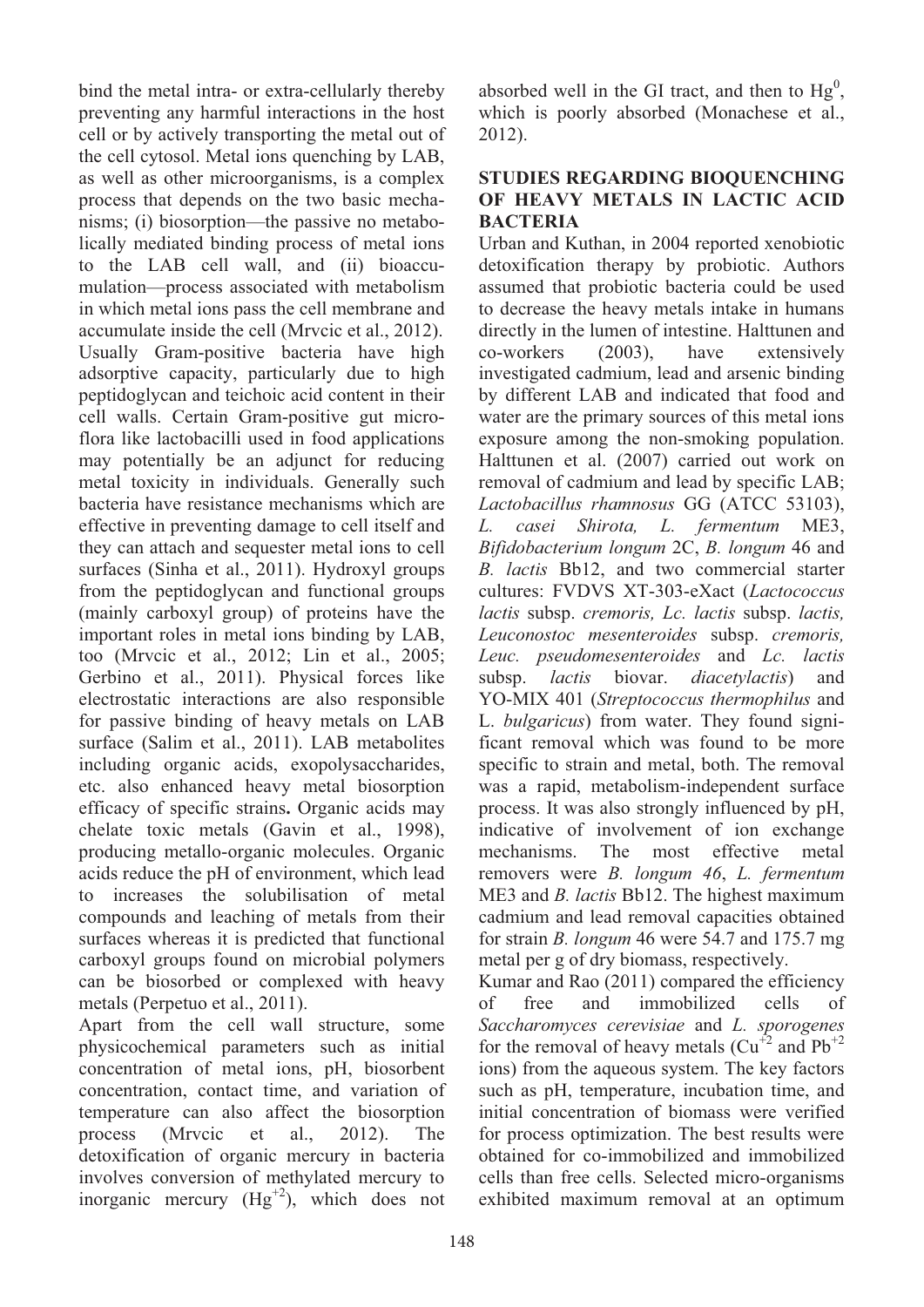concentration of 1 mg/mL, optimal time of 180 min, optimum temperature of  $35^{\circ}$ C and pH 4-6. In a recent study, Rayes (2012) examined the effect of probiotic lactic acid bacteria; *L. rhamnosus* GG, *L. fermentum* ME3, *L. bulgaricus* (Commercial strain) and *L. acidophilus* X 37 in removal of lead, cadmium and copper from cultured water in fish farming system for marine tilapia *T. spilurus*, and in addition he studied the effect of heavy metals lead and cadmium and copper on genotoxicity of tilapia fish as bio-indicator for heavy metal toxicity. The highest total concentration of removal obtained for *L. acidophilus* X37 (97.6) and subsequently followed by *L. rhamnosus*  GG (74.8), *L. fermentum* ME3 (71.16) and *L. bulgaricus* (61.00). It was found that the optimal pH for *L. fermentum* ME3, *L. rhamnosus* GG, and *L. acidophilus* X37 was 6.0 while for *L. bulgaricus,* it was 5.0. The percentage removal of heavy metals depend on temperature where, the highest activity obtained at temperature between 25°C and  $37^{\circ}$ C then the activity was declined at 43 $^{\circ}$ C.

Bhakta and co-workers (2012) found out in their study that 26 probiotic LAB exhibited remarkable variations in their metal resistance as well as metal removal aptitudes. Of 26, seven strains (Cd54-2, Cd61-7, Cd69-12, Cd70-13, Pb82-8, Pb96-19 and Cd109-16) and four strains (Pb71-1, Pb73-2, Pb85-9 and Pb96- 19) displayed relatively elevated cadmium- and lead-removal competences from water, respecttively, in compared to the remaining strains. Strains Cd70-13 showed the highest cadmium (25%) and Pb71-1 showed the highest lead (59%) removal capacity from MRS (De Man, Rogosa and Sharpe) culture medium among all tested strains and demonstrated superior adhesive ability on fish mucus. A phylogenetic investigation of 16S rDNA sequences suggested that the two strains Cd70-13 and Pb71-1 were belonged to *L. reuteri*.

The surface molecules of LAB have been reported to bind with heavy metals passively mainly through electrostatic interactions. The supplementation of LAB to heavy metals treated group of rats, considerably enhanced the glutathione peroxidise activity together with the ratio of body weight and feed efficiency; and also lifted up liver and kidney functions (Salim et al., 2011). Beneficial health effects of LAB

may be attributed to their aptitude to bind cadmium and lead that led to remove metal toxicity. On the other hand, Battikh et al. (2011) established a reduction in negative effects of cadmium on the iron distribution in tissues and organs of broiler chicken in the presence of LAB.

### *Copper bioquenching*

In a study performed by Mrvcic et al. (2012), *L. brevis* was found to be the most resistant strain to copper; accumulated high concentration of Cu among all other tested strains. In previous study by the same researchers *L. brevis* was the most effective in copper binding with 26.5 mg/g followed by *Leuc. mesenteroides* (26 mg/g) and *L. plantarum* (15.5 mg/g*)* (Mrvcic et al., 2009a, b). On the other hand, Yilmaz et al., (2010) reported highest removal by *E. faecium* (106 mg/g). During cheese manufacturing, the influence of copper ions on LAB is highly significant. Swiss cheese Emmental is produced in particular vats made up of copper metal; thus, during cheese manufacturing process the copper ions can leach out in milk and influenced the growth of LAB due to acid production (Rodriguez and Alatossava, 2008). While determining antioxidant potential of few LAB, Lee et al., (2005) revealed that *L. casei*  strains showed a wide range of  $Fe^{+2}$  and  $Cu^{+2}$ chelating ability, from 1.1 to 10.6 ppm and from 1.35 to 21.8 ppm among the tested strains. In that, *L. casei* KCTC 3260 exhibited the higher metal ion chelating ability followed by *L. rhamnosus* GG. Conversely, strain *L. casei*  KCTC 3109 showed lower chelating activity

for both  $Fe^{+2}$  and  $Cu^{+2}$  metal ions at 1.1 ppm and 1.35 ppm, respectively. Chang and Kikuchi, (2013) developed an environmental friendly process in that heavy

metals like chromium, copper, and arsenic in the Chromated Copper Arsenate (CCA)-treated wood were able to be extracted through organic acids, in particular pyruvate and lactate produced by *Str. thermophilus* NBRC13957, *L. acidophilus* NBRC13951, *L. bulgaricus* NBRC13953, and *L. plantarum* NBRC15891.

### *Iron and Zinc bioquenching*

LAB were considered to be a bacterial group having no iron requirement. LAB belonging to *Lactobacillus, Carnobacterium, Lactococcus,*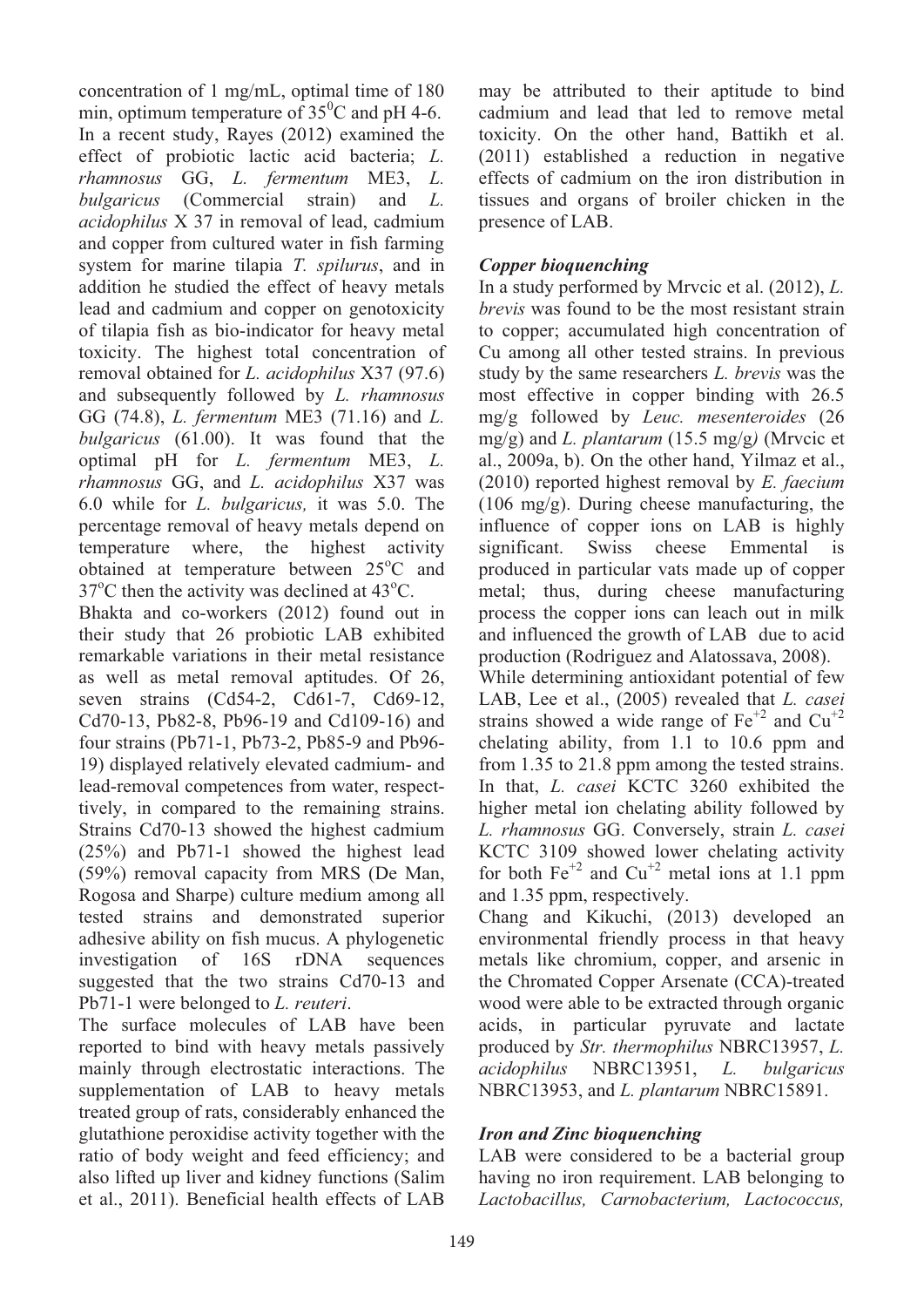*Leuconostoc,* and *Pediococcus* genera do not produce siderophores (Pandey et al., 1994). Also, there was no noteworthy growth stimulation when lactic cultures were grown in either iron supplemented or iron depleted media (Imbert and Blondeau, 1998).

Recently, genome sequences of *L. sakei* 23 K and *L. lactis* MG1363 have shown that LAB have genetic equipment involved in iron transport. The strain *L. sakei* 23 K had shown to possess some putative iron transport systems plus transcriptional regulators belonging to the *Fur* family. Iron is dispensable for the growth of *L. sakei*, but as suggested by Duhutrel et al., (2010) during sausage fermentation, iron sources present in the meat are highly beneficial for *L. sakei* sustaining long-term survival in such meat products.

Zinc is both vital in trace amounts and toxic at high concentrations like some other metals. The emergence of new knowledge about the beneficial effects of zinc on human health is also interesting (Stefanidou, 2006). A group of researchers observed that zinc can increase *L. plantarum* probiotic effect in the intestine as the number of pathogenic *E. coli* was significantly reduced if Zn-sulphate and Znpropionate was added with *L. plantarum* in laboratory mice (Mudronova et al., 2004). In another study, *Leuc. mesenteroides* was the most effective in zinc binding with 27 mg/g as compared to *L. brevis* and *L. plantarum*, 20 and 10 mg/g respectively (Mrvcic et al., 2009a, b). In model lactic strain, *Lc. lactis* IL1403, ZitSQP is an ABC transporter supposed to be involved in high-affinity zinc uptake (Bolotin et al., 2001). However, very little information is available on systems for zinc uptake, storage and efflux in LAB.

In a recent experiment, Sofu et al., (2015) observed 90-100% Fe<sup>+2</sup> and 70-90 %  $\text{Zn}^{+2}$  removal with all tested biomasses of LAB (*L. delbrueckii* ssp*. bulgaricus* Lb-12, *Str. thermophilus* STM-7) under optimal value of process parameters.

### *Arsenic, Cadmium and Lead bioquenching*

When arsenic-contaminated water is used for irrigation, arsenic accumulates in crops prior to consumption and can reach dangerous levels in finished food. In contrast to arsenic, lead and cadmium are cationic. Although they are

unique elements with different molecular weights, as well as difference in physiological effects and occurrences in nature, studies on lead and cadmium are often conducted together, as the elements seem to react alike with bacterial species.

Lead contamination of drinking water is frequently due to corrosion of lead-containing plumbing while food is the most important source of cadmium exposure among the nonsmoking population. In particular, children are exposed to lead via ingestion of dust, soil and lead containing paints. Lead (Wyatt et al., 1998; Fertmann et al., 2004), but rarely cadmium, is found in drinking water at concentrations greater than WHO (2004) guidelines *viz*.10 μg/l for Pb and 3 μg/l for Cd. Both, cadmium and lead are also found in substantial amount as a result of point contamination, e.g. from industry. Oral exposure to Cd may have many consequences on human health, such as osteoporosis (Jarup and Alfven, 2004), renal damage (Satarug et al., 2011), renal cancer (Waalkes et al., 1999) and possibly prostate cancer (Waalkes et al., 1991). Chronic exposure to even very low cadmium level may perhaps also trigger adverse renal (Jarup et al., 2000) and negative bone effects (Jarup and Alfven, 2004). Alternatively, lead disturbs synthesis of hemoglobin, renal function and causes neurological and behavioural disorder in children (WHO, 1995). In children, very little blood lead concentrations have been linked with intellectual impairment (Canfield et al., 2003).

Few strains of *L. acidophilus* and *L. crispatus* DSM20584 are known to produce S-layer proteins, which may explain their activity against arsenic (Schar-Zammaretti and Ubbink, 2003). Singh and Sharma (2010) showed that *L. acidophilus* was competent to bind arsenic and reduce it from water at 50 to 1,000 ppb levels, and the maximum removal occurred within 4 h of exposure in a concentration-dependent manner. In a separate study, Bhakta et al. (2010) employed six strains of probiotic LAB (As99-1, As100-2, As101-3, As102-4, As105- 7, and As112-9) for total removal of As, Cd, and Pb which was varied from 25.47 to 41 μg/l, 692.53 to 804.73 μg/l, and 2598 to 4609 μg/l, respectively. The As uptake efficiency of strain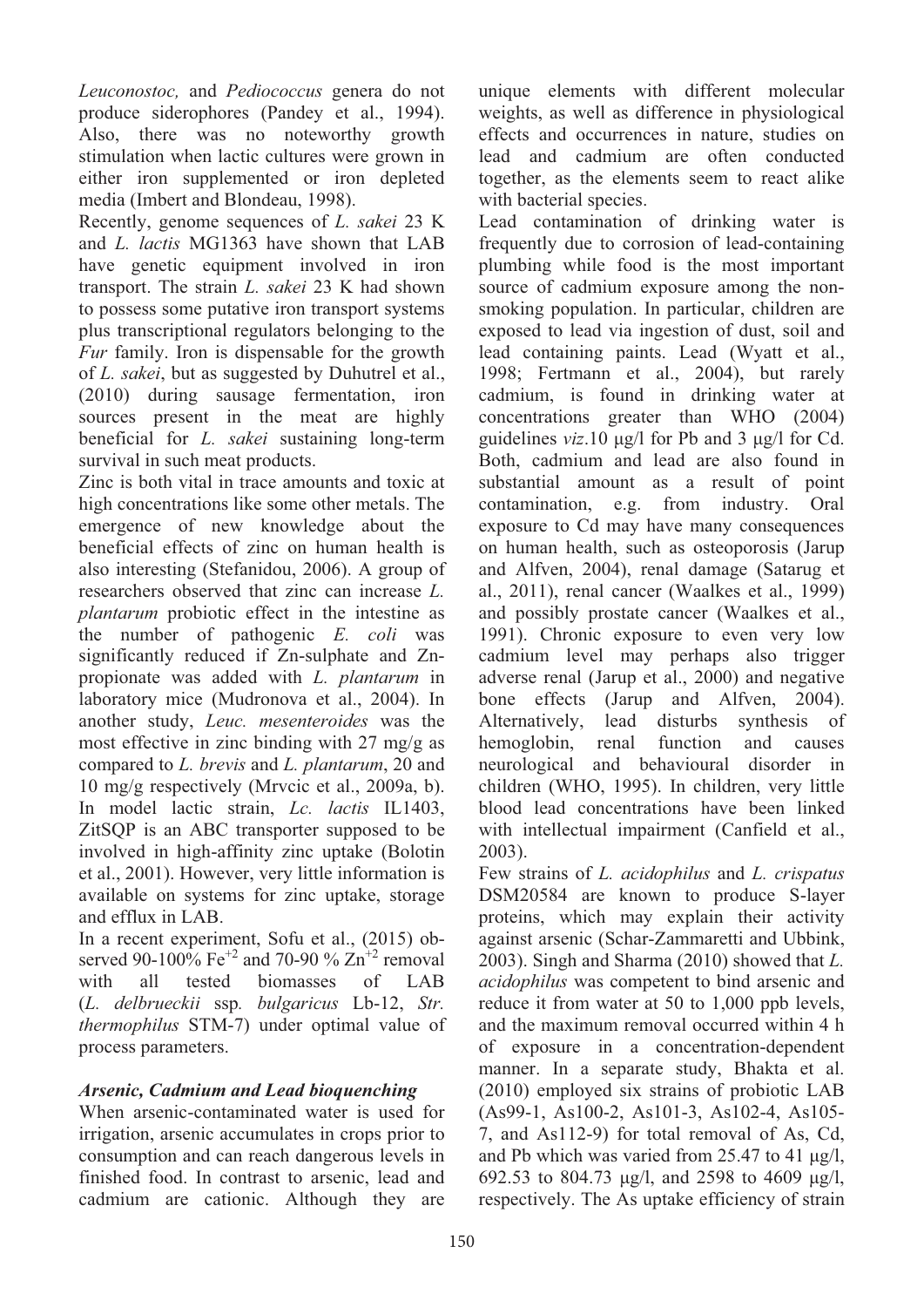As102-4 (0.006 μg/h/mg wet weight of cell) was higher  $(17 - 209\%)$  compared to remaining LAB and 16S rDNA sequencing data revealed 97 to 99% (340 bp) homology to *Pediococcus dextrinicus* or *Pd. acidilactici* for these six isolates.

Ibrahim et al. (2006) also compared the abilities of *Propionibacterium freudenreichii*  and *L. rhamnosus* LC-705 to bind and absorb cadmium and lead in aqueous solution. They reported a rapid effect of the bacteria to bind maximal amounts of metal after only 1 h of exposure; this was found to influence by pH*.* 

Using electron microscopy and Fourier transform infrared spectroscopy (FTIR), for two strains of *L. kefir* CIDCA 8348 and JCM 5818, the metal precipitations in the cell Slayer and alteration in the secondary structure of the S-layer have been observed in terms of protein arrangement and structure after metal absorption (Gerbino et al., 2011). In a separate study, Zhai et al. (2013) investigated protective effects of *L. plantarum* CCFM8610 against acute cadmium toxicity in mice. Results revealed that CCFM8610 treatment can effectively decrease intestinal cadmium absorption, reduce accumulation of cadmium in tissues, alleviate renal and hepatic oxidative stress, and ameliorate hepatic histopathological changes as compared to the mice that received cadmium only. Administered living CCFM8610 cells after cadmium exposure offered the most significant protection.

Recently, a group of researchers investigated the capability of selected strains of LAB to remove cadmium, lead and arsenic as well as aflatoxin B1 (AFB1) from contaminated water (Elsanhoty et al., 2016). Among all tested LAB, *L. acidophilus* and *B. anglulatum* were detected as the most effective heavy metal removers.

## *Chromium, Mercury and Selenium bioquenching*

Chromium exposure for longer period can generate resistant lactobacilli strains able to better tolerate metals (Upreti et al., 2011). Shrivastava et al. (2003) showed that lactobacilli and other gut-associated bacteria, along with some human immune cells, can transform chromium to its less-toxic form. Studies in mice revealed gut microbiota provided the first line of defence to the body by converting toxic Cr(VI) to a less-toxic Cr(III). In a recent study, exopolysaccharide obtained from *Lactobacillus* isolate showed 70% decrease in the concentration of  $Cr^{2}$  after 20 day incubation period with the heavy metal from waste water (Khan and Dona, 2015).

Mercury has a long history of use in human applications, yet due to high toxicity its presence in many products has been phased out. Preliminary studies in laboratory have shown that certain strains of lactobacilli appear to sequester mercury (Monachese et al., 2012). However, no published scientific data on the ability of LAB or gut microbiota to bind and absorb mercury exist yet. Recently, the cell surface proteins of *Weissella viridescens* MYU 205 showed binding to mercury  $(Hg^{+2})$  using the Hg (II) column assay and later authors identified, a  $\sim$  14 kDa protein that might be acted as mercury binding proteins (Kinoshita et al.,2013). Moreover, *W. viridescens* MYU 205 showed high biosorption rate for  $Hg^{+2}$  (about 80%) followed by  $Cd^{+2}$  and very low for  $Zn^{+2}$ 

(Kinoshita et al., 2013; Kinoshita et al., 2015). *L. plantarum* and *L. bulgaricus* seems to be the most promising bacteria for nutraceuticals relevance of selenium-enriched lactobacilli (Diowksz et al., 1999; Xia et al., 2007). LAB can accumulate selenium in elemental form owing to activate detoxification mechanism that includes reduction of tetravalent selenium to elemental selenium. In the food industry, the nutritional value of the food product can be enhanced through LAB mediated biotransformation of inorganic form of Se to the organic form (Alzate et al., 2008; Perez-Corona et al., 2011; Penas et al., 2012). During the growth and lactic acid fermentation process, inorganic selenium, which is potentially toxic and poorly bio-available, is transformed to the harmless and highly bio-accessible organic form. Yogurt, cheese, kefir, sauerkraut, bread and wine are the few examples of food products fruitfully enriched with organic selenium by LAB and yeast during the fermentation of Se-enriched raw material. The maximum Se concentration that allows kefir to be fermented was found to be 2.5  $\mu$ g/g, much lower than the 50  $\mu$ g/g found for yogurt (Alzate et al., 2008). As suggested by Famularo et al., (2005), the regular intake of probiotic preparations or LAB containing foods may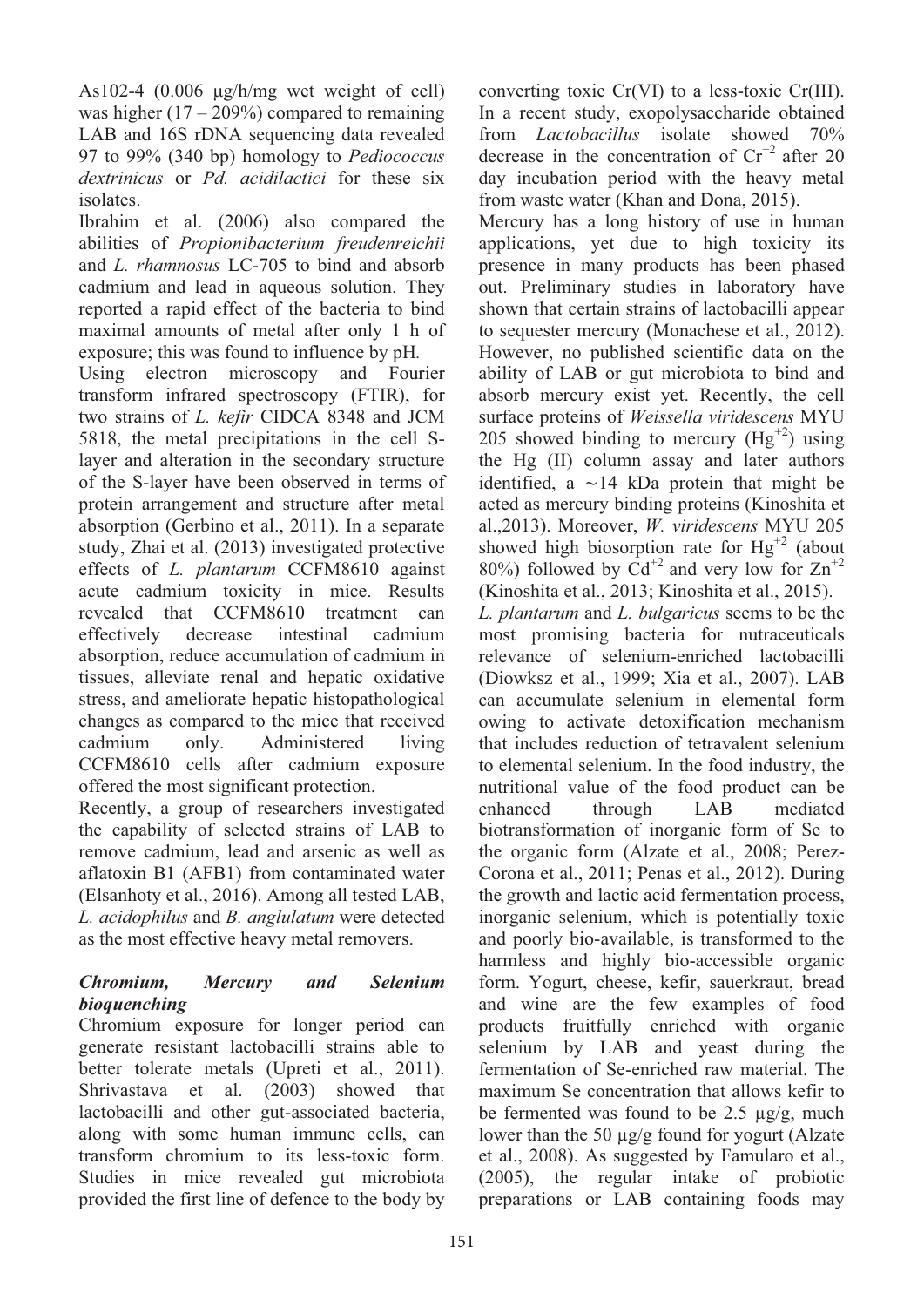serve to enhance the bioavailability of essential elements and proteins with simultaneous reduction of toxic metals in food.

### **CONCLUSIONS AND FUTURE PROSPECTS**

Lactic acid bacteria have an established role as starter cultures and probiotics in the dairy and food industry. These eco-friendly food grade organisms can be used as an effective bioquenching/biosorptive agent to reduce the toxicity of heavy metals from foods and water and ultimately preventing their absorption in the human body. Further, their application in food may improve the bioavailability of trace elements. Though very limited information is available in this direction, the outcomes of different investigations done so far are encouraging and indicative of prospective use of LAB as detoxifying agent. Nevertheless, extensive investigation has to be done to make these processes suitable for industrial applications.

### **CONFLICTS OF INTEREST**

All contributing authors declare no conflicts of interest.

### **REFERENCES**

- Alzate A., Fernandez-Fernandez A., Perez-Conde C., Gutierrez A.M. & Camara C., 2008. Comparison of biotransformation of inorganic selenium by *Lactobacillus* and *Saccharomyces* in lactic fermentation process of yogurt and kefir. Journal of Agricultural and Food Chemistry, 56, p. 8728–8736.
- Battikh E., Safa A., Niccola M.K. & Aagha S.I., 2011. Effect of Cd and Lactobacillus levels on iron concentration in different organs and meat of broiler chicken Journal of the University of Chemical Technology and Metallurgy, 46(4), p. 381–388.
- Bezawada M.K. & Rao V.G., 2011. Removal of  $Cu^{2+}$ and  $Pb^{2+}$  ions from aqueous solutions by free,<br>immobilized and co-immobilized cells of immobilized and co-immobilized cells of *Saccharomyces cerevisiae* and *Lactobacillus sporogenes.* International Journal of Science & Emerging Technologies, 2(3), p. 80-86.
- Bhakta J.N., Ohnishi K., Munekage Y. & Iwasaki K., 2010. Isolation and probiotic characterization of arsenic-resistant lactic acid bacteria for uptaking arsenic. International Journal of Chemical and Biological Engineering, 3(4), p. 167-174.
- Bhakta J.N., Ohnishi K., Munekage Y., Iwasaki K. & Wei M.Q., 2012. Characterization of lactic acid bacteria-based probiotics as potential heavy metal

sorbents. Journal of applied microbiology, 112(6), p. 1193-1206.

- Bolotin A., Wincker P., Mauger S., Jaillon O., Malarme K., Weissenbach J. & Sorokin A., 2001. The complete genome sequence of the lactic acid bacterium *Lactococcus lactis* ssp. *lactis* IL1403. Genome research, 11(5), p. 731-753.
- Canfield R.L., Henderson Jr., C.R., Cory-Slechta D.A., Cox C., Jusko T.A. & Lanphear B.P., 2003. Intellectual impairment in children with blood lead concentrations below 10 μg per deciliter. New England journal of medicine, 348(16), p. 1517-1526.
- Chang Y.C. & Kikuchi S., 2013. Extraction of Heavy Metals from CCA Preservative-Treated Wood Waste Using Lactic Acid Bacteria: An Environment-Friendly Technology. Journal of Bioremediation & Biodegradation, doi,10.4172/2155-6199.1000e126.
- Davis T.A., Volesky B. & Mucci A., 2003. A review of the biochemistry of heavy metal biosorption by brown algae. Water research, 37(18), p. 4311-4330.
- Diowksz A., Ambroziak W. & Wlodarczyk M., 1999. Investigation of the ability of selenium accumulation by lactic acid bacteria of *Lactobacillus* species and yeast Saccharomyces cerevisiae. Polish journal of food and nutrition sciences, 1(08), p. 17-22.
- Duhutrel P., Bordat C., Wu T.D., Zagorec M., Guerquin-Kern J.L. & Champomier-Vergès M.C., 2010. Iron sources used by the nonpathogenic lactic acid bacterium Lactobacillus sakei as revealed by electron energy loss spectroscopy and secondary-ion mass spectrometry. Applied and Environmental Microbiology, 76(2), p. 560-565.
- El-Nezami H., Mykkänen H., Kankaanpää P., Salminen S. & Ahokas J., 2000. Ability of Lactobacillus and Propionibacterium strains to remove aflatoxin B1 from the chicken duodenum. Journal of Food Protection, 63(4), p. 549-552.
- El-Nezami H.S., Polychronaki N.N., Ma J., Zhu H., Ling W., Salminen E.K. & Mykkänen H.M., 2006. Probiotic supplementation reduces a biomarker for increased risk of liver cancer in young men from Southern China. The American journal of clinical nutrition, 83(5), p. 1199-1203.
- Elsanhoty R.M., Al-Turki I.A. & Ramadan M.F., 2016. Application of lactic acid bacteria in removing heavy metals and aflatoxin B1 from contaminated water. Water Science and Technology, wst2016255. DOI, 10.2166/wst.2016.255.
- Famularo G., De Simone C., Pandey V., Sahu A.R. & Minisola G., 2005. Probiotic lactobacilli: an innovative tool to correct the malabsorption syndrome of vegetarians? Medical hypotheses, 65(6), p. 1132-1135.
- Fertmann R., Hentschel S., Dengler D., Janßen U. & Lommel A., 2004. Lead exposure by drinking water: an epidemiologial study in Hamburg, Germany. International journal of hygiene and environmental health, 207(3), p. 235-244.
- Gadd G.M., 1993. Interactions of fungi with toxic metals. New Phytologist 124, p. 25-60.
- Gavin I.M., Melnik S.M., Yurina N.P., Khabarova M.I., & Bavykin S.G., 1998. Zero-length protein–nucleic acid crosslinking by radical-generating coordination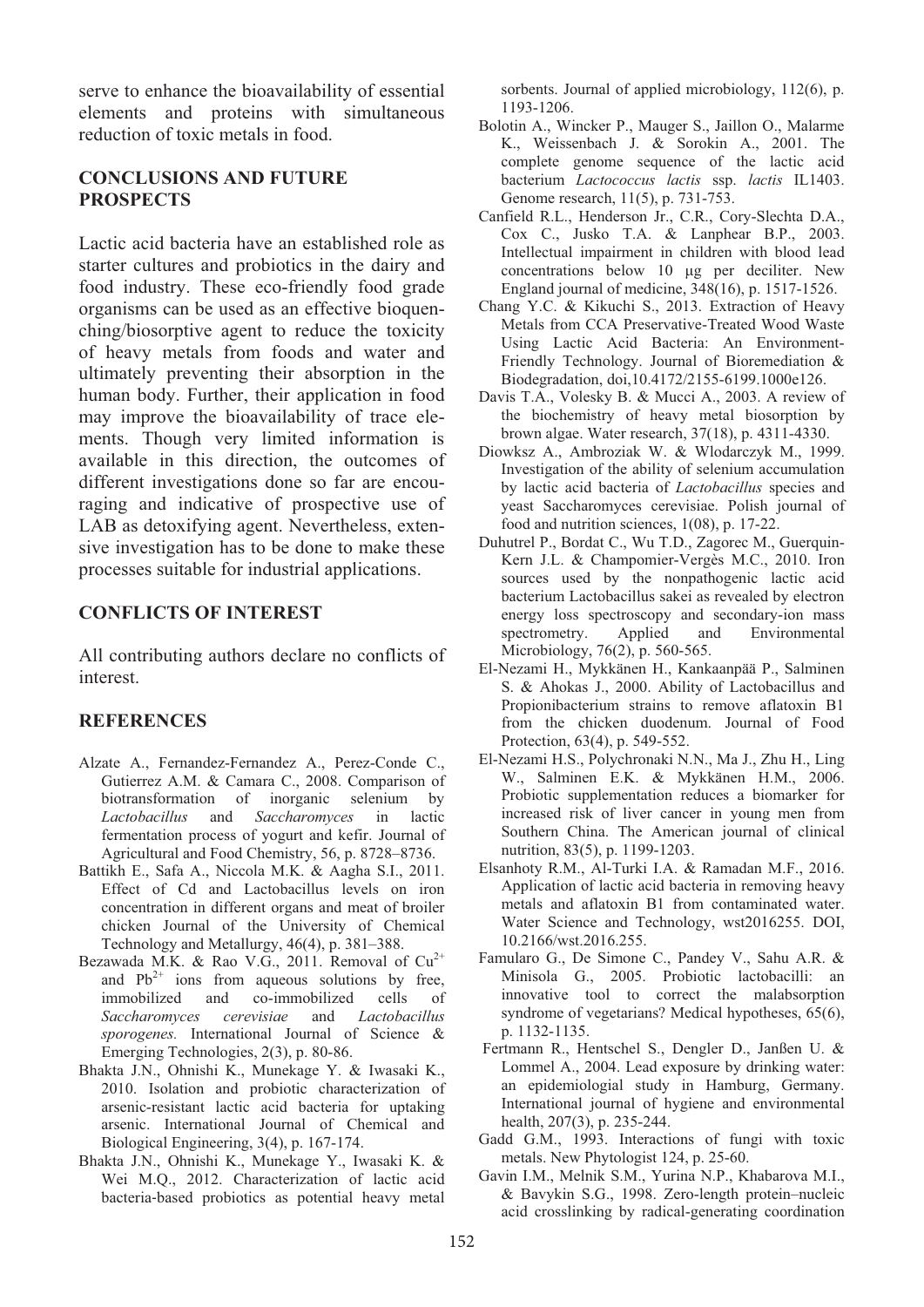complexes as a probe for analysis of protein–dna interactionsin vitroandin vivo. Analytical biochemistry, 263(1), p. 26-30.

- Gerbino E., Mobili P., Tymczyszyn E., Fausto R. & Gómez-Zavaglia A., 2011. FTIR spectroscopy structural analysis of the interaction between Lactobacillus kefir S-layers and metal ions. Journal of Molecular Structure, 987(1), p. 186-192.
- Halttunen T., Kankaanpää P., Tahvonen R., Salminen S. & Ouwehand A.C., 2003. Cadmium removal by lactic acid bacteria. Bioscience and Microflora, 22(3), p. 93-97.
- Halttunen T., Salminen S. & Tahvonen R., 2007. Rapid removal of lead and cadmium from water by specific lactic acid bacteria. International journal of food microbiology, 114(1), p. 30-35.
- Haskard C.A., El-Nezami H.S., Kankaanpää P.E., Salminen S. & Ahokas J.T., 2001. Surface binding of aflatoxin B1 by lactic acid bacteria. Applied and Environmental Microbiology, 67(7), p. 3086-3091.
- Ibrahim F., Halttunen T., Tahvonen R. & Salminen S., 2006. Probiotic bacteria as potential detoxification tools: assessing their heavy metal binding isotherms. Canadian journal of microbiology, 52(9), p. 877-885.
- Imbert M. & Blondeau R., 1998. On the iron requirement of lactobacilli grown in chemically defined medium. Current microbiology, 37(1), p. 64-66.
- Jarup L. & Alfven T., 2004. Low level cadmium exposure, renal and bone effects-the OSCAR study. Biometals, 17(5), p. 505-509.
- Jarup L., Hellstrom L., Alfven T., Carlsson M.D., Grubb A., Persson B. & Elinder C.G., 2000. Low level exposure to cadmium and early kidney damage: the OSCAR study. Occupational and Environmental Medicine, 57(10), p. 668-672.
- Khan R. & Dona J., 2015. Extraction and optimization of exopolysaccharide production from lactic acid bacteria and its application in biosorption of chromium from waste water. European Academic Research III (4), p. 4576-4588.
- Kinoshita H., Ohtake F., Ariga Y., & Kimura K., 2015. Comparison and characterization of biosorption by Weissella viridescens MYU 205 of periodic group 12 metal ions. Animal Science Journal, 87(2), 271-6.
- Kinoshita H., Sohma Y., Ohtake F., Ishida M., Kawai Y., Kitazawa H. & Kimura K., 2013. Biosorption of heavy metals by lactic acid bacteria and identification of mercury binding protein. Research in Microbiology, 164(7), p. 701-709.
- Kumar B.M. & Rao V.G., 2011. Removal of  $Cu^{2+}$  and  $Pb^{2+}$  ions from aqueous solutions by free, immobilized and co-immobilized cells of *Saccharomyces cerevisiae* and *Lactobacillus sporogenes*. International Journal of Science & Emerging Technologies, 2, p. 23-28.
- Lee J., Hwang K.T., Chung M.Y., Cho D.H. & Park C.S., 2005. Resistance of Lactobacillus casei KCTC 3260 to reactive oxygen species (ROS): role for a metal ion chelating effect. Journal of Food Science, 70(8), p. 388-391.
- Lin Z., Zhou C., Wu J., Zhou J. & Wang L., 2005. A further insight into the mechanism of  $Ag<sup>+</sup>$  biosorption by *Lactobacillus* sp. strain A09. Spectrochimica Acta

Part A: Molecular and Biomolecular Spectroscopy, 61(6), p. 1195-1200.

- Mehta S.K. & Gaur J.P., 2005. Use of algae for removing heavy metal ions from wastewater: progress and prospects. Critical reviews in biotechnology, 25(3), p. 113-152.
- Meriluoto J., Gueimonde M., Haskard C.A., Spoof L., Sjövall O. & Salminen S., 2005. Removal of the cyanobacterial toxin microcystin-LR by human probiotics. Toxicon, 46(1), p. 111-114.
- Monachese M., Burton J.P. & Reid G., 2012. Bioremediation and tolerance of humans to heavy metals through microbial processes: a potential role for probiotics? Applied and environmental microbiology, 78(18), p. 6397-6404.
- Mrvcic J., Prebeg T., Barisic L., Stanzer D., Bacun-Druzina V. & Stehlik-Tomas V., 2009a. Zinc Binding by Lactic Acid Bacteria. Food Technology & Biotechnology, 47(4).
- Mrvcic J., Stanzer D., Bacun-Druzina V. & Stehlik-Tomas V., 2009b. Copper binding by lactic acid bacteria (LAB). Bioscience and Microflora, 28(1), p. 1-6.
- Mrvcic J., Stanzer D., Solic E. & Stehlik-Tomas V., 2012. Interaction of lactic acid bacteria with metal ions: opportunities for improving food safety and quality. World Journal of Microbiology and Biotechnology, 28(9), p. 2771-2782.
- Mudronová D., Nemcova R., Gancarcíkova S., Bomba A. & Gyoryova K., 2004. Influence of Zn 2 and Lactobacillus plantarum CCM 7102 on the composition of intestinal microflora in laboratory mice. University of veterinary medicine, Komenskeho 73, 041 81 Kosice, Slovak Republic.
- Orrhage K.M., Annas A., Nord C.E., Brittebo E.B. & Rafter J.J., 2002. Effects of lactic acid bacteria on the uptake and distribution of the food mutagen Trp-P-2 in mice. Scandinavian journal of Gastroenterology, 37(2), p. 215-221.
- Pandey A., Bringel F. & Meyer J.M., 1994. Iron requirement and search for siderophores in lactic acid bacteria. Applied Microbiology and Biotechnology, 40(5), p. 735-739.
- Penas E., Martinez-Villaluenga C., Frias J., Sánchez-Martínez M.J., Pérez-Corona M.T., Madrid Y. et al., 2012. Se improves indole glucosinolate hydrolysis products content, Se-methyl selenocysteine content, antioxidant capacity and potential anti-inflammatory properties of sauerkraut. Food Chemistry, 132(2), p. 907-914.
- Perez-Corona M.T., Sanchez-Martínez M., Valderrama, M.J., Rodríguez M.E., Camara C. & Madrid Y., 2011. Selenium biotransformation by Saccharomyces cerevisiae and Saccharomyces bayanus during white wine manufacture: laboratory-scale experiments. Food chemistry, 124(3), p. 1050-1055.
- Perpetuo E.A., Nascimento C.A.O. & Souza C.B., 2011. Engineering bacteria for bioremediation. INTECH Open Access Publisher. DOI, 10.5772/19546.
- Rayes A.A.H., 2012. Field studies on the removal of lead, cadmium and copper by the use of probiotic lactic acid bacteria from the water for culturing